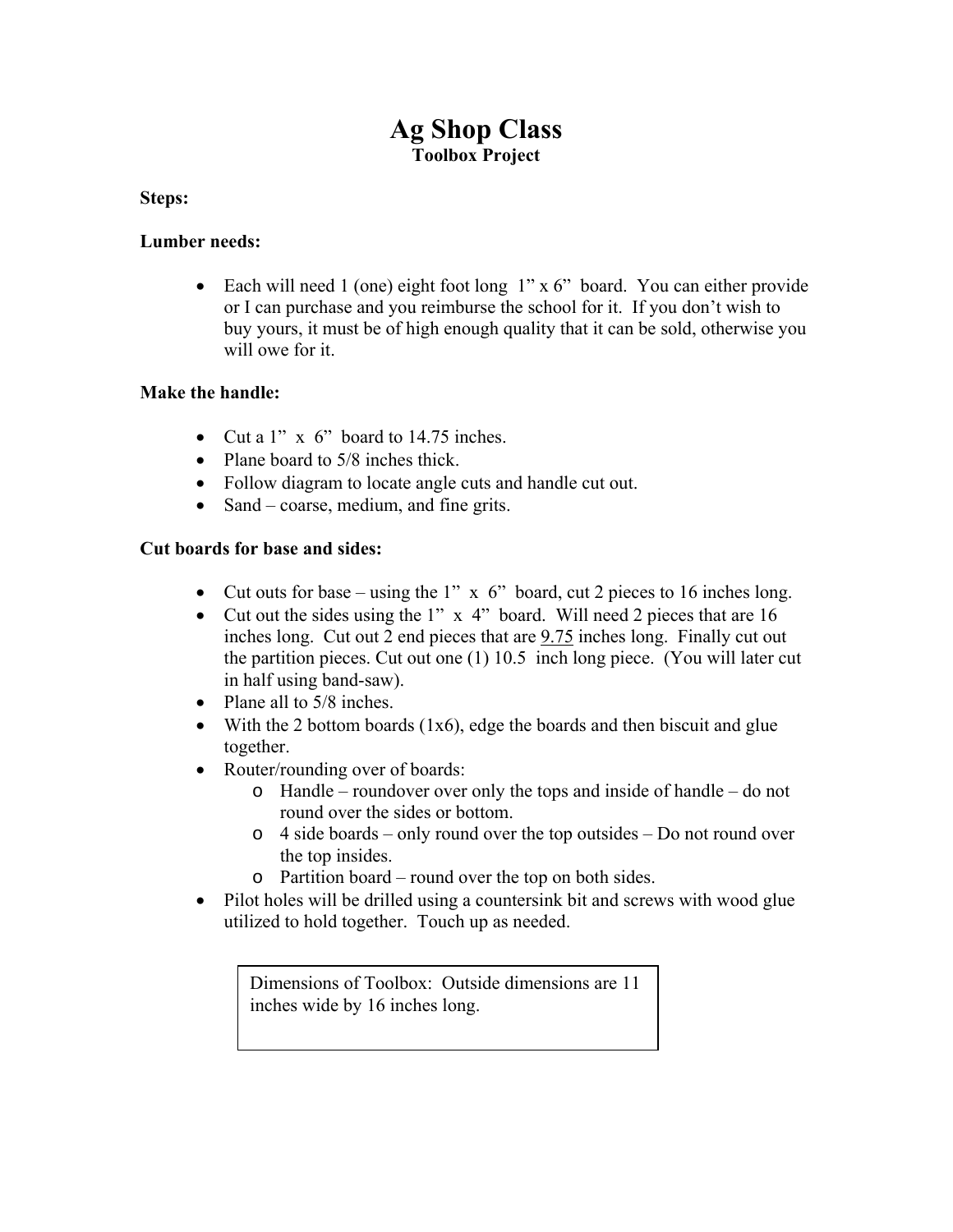## **Roland-Story Agriculture Education Agriculture Shop Class Tool Box Evaluation**

| Name                          |                                         |                                                    |                                           |                                             |
|-------------------------------|-----------------------------------------|----------------------------------------------------|-------------------------------------------|---------------------------------------------|
| <b>Evaluation</b><br>Criteria | 4-Excellent                             | $3 -$ Above<br>Average                             | $2 - Average$                             | 1-Below<br>Average                          |
| Length                        | 16 inches long                          | $\frac{1}{4}$ to 1/8 inch<br>off                   | $\frac{1}{2}$ to $\frac{1}{4}$ inch off   | More than $\frac{1}{2}$<br>inch off         |
| Width                         | Correct width                           | $\frac{1}{4}$ to 1/8 inch<br>off                   | $\frac{1}{2}$ to $\frac{1}{4}$ inch off   | More than $\frac{1}{2}$<br>inch off         |
| Finish                        | Very smooth<br>and free of<br>defects   | Smooth with<br>some defects                        | Rough with<br>defects                     | Rough with<br>splits                        |
| Appearance                    | Even with<br>correctly<br>applied stain | Slightly uneven<br>with correctly<br>applied stain | Uneven with<br>correctly<br>applied stain | Uneven with<br>stain applied<br>incorrectly |
| Drilling                      | Centered with<br>no splits              | Centered with<br>less than 2<br>splits             | 3 to 5 splits                             | More than 5<br>splits                       |

Safety used in project……………………….. 5 points possible \_\_\_\_\_\_

Questions on backside ……………………… 5 points possible \_\_\_\_\_\_

Total points earned \_\_\_\_\_\_\_\_\_\_\_\_ out of 30.